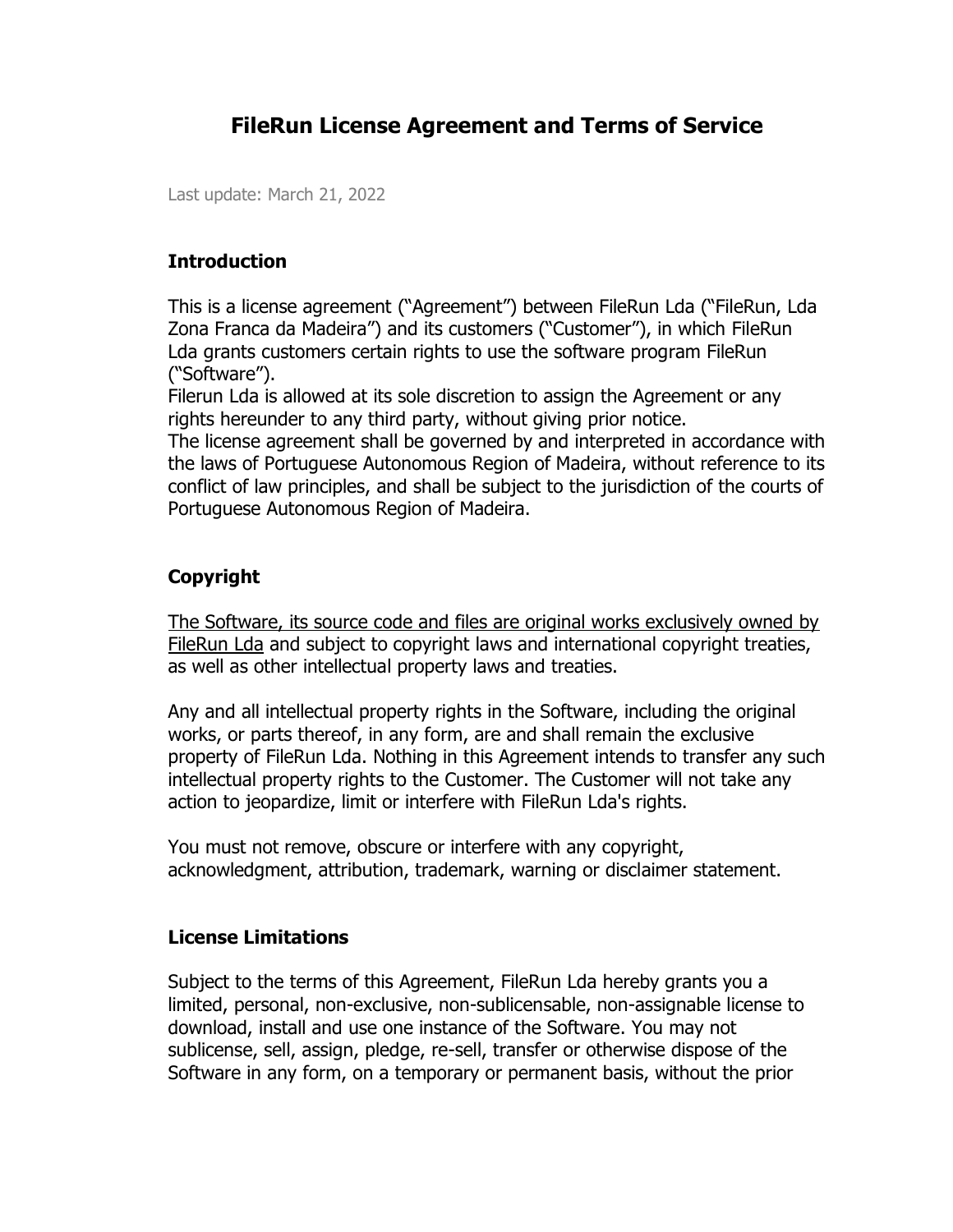written consent of FileRun Lda. FileRun Lda reserves the right to refuse license transfers at its sole discretion.

FileRun Lda may, but is not obligated to, provide you with updates or upgrades to the Software for free or subject to the payment of additional service fees. By installing, copying or otherwise using such update or upgrade, you agree to be bound by the terms of this Agreement with respect to such update or upgrade.

A license is valid only in relation to the designated license owner stated at the time of purchase of the license and any request for transfer of ownership must be made in writing to FileRun Lda for consideration.

If the license is purchased by a registered company and no specific person is designated as the license owner, then the license owner will be deemed to be the then current CEO of the company. A company which is not registered at the time of purchase must name an owner for the license.

One license allows the Customer to install and use one copy of the Software. Each license is bound to an Internet domain name. If an Internet domain name is not available, an Internet IP address can be used instead. Changing the domain name that Software is registered for can be done only if the new domain name points to the exact same website or the previous domain name is no longer associated with an active web server. Changing the domain name requires that the license has valid support service.

Multiple identical instances of the same license can run simultaneously on the same domain name only for load balancing purposes.

The Customer may duplicate the Software's application files for load balancing, archival or backup purposes only.

You are explicitly not permitted to redistribute the Software to any third party.

Any analysis of the Software, embedded data or license files by any means and by any entity whether human or otherwise and including but without limitation to discover details of internal operation, to reverse engineer, to de-compile object code, or to modify for the purposes of modifying behavior is forbidden.

#### **License Fees**

The Software is purchased with a one-time fee that depends on the number of user accounts.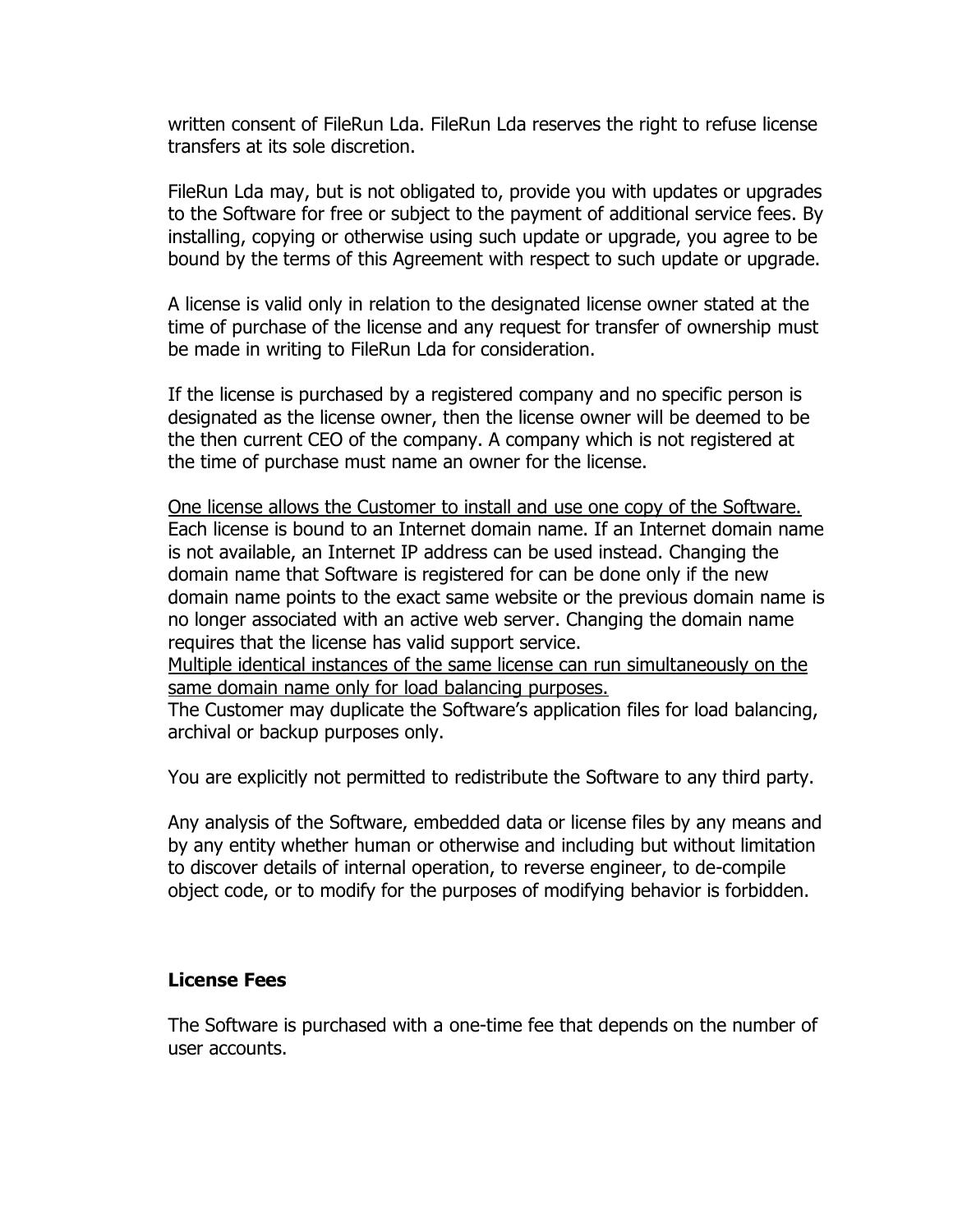### **User Accounts**

A user account refers to a unique "login name" that a person can use to access the Software's functions.

There is no limitation on the number of people that can use, even at the same time, one user account.

### **Additional User Accounts**

The Customer may increase the number of user accounts the program is configured to support, by paying an additional one-time license fee for each additional user. The additional license fee shall be in accordance with the pricing displayed on the product website at the time of the initial license purchase.

## **Service and Support**

The license may include one year of support service. If it does, the following information applies.

FileRun Lda shall assist the Customer in diagnosing errors and malfunctions at no additional costs during this period. FileRun Lda reserves the right to charge additional fees for support services provided at a later time.

FileRun Lda shall provide support services to Customer to attempt to correct diagnosed errors and malfunctions.

FileRun Lda makes the following specific commitments to respond to requests for Technical Assistance from Customer:

1. to accept/acknowledge the support request within one (1) business day of receipt of request.

2. to inform Customer of current known status of the problem;

3. to provide a response within three (3) business days including options and estimated time for resolution.

4. to make best effort, for bona fide defect or problem report, to develop a software fix or workaround in a timely fashion.

The technical assistance will be provided by email or web page only. FileRun Lda will not provide nor support customizations or modifications (functional or cosmetic). Troubleshooting problems caused by customizations is outside the scope of the support service.

FileRun Lda may, but is not obligated to, provide technical assistance with problems related to features that depend on third-party software or online services.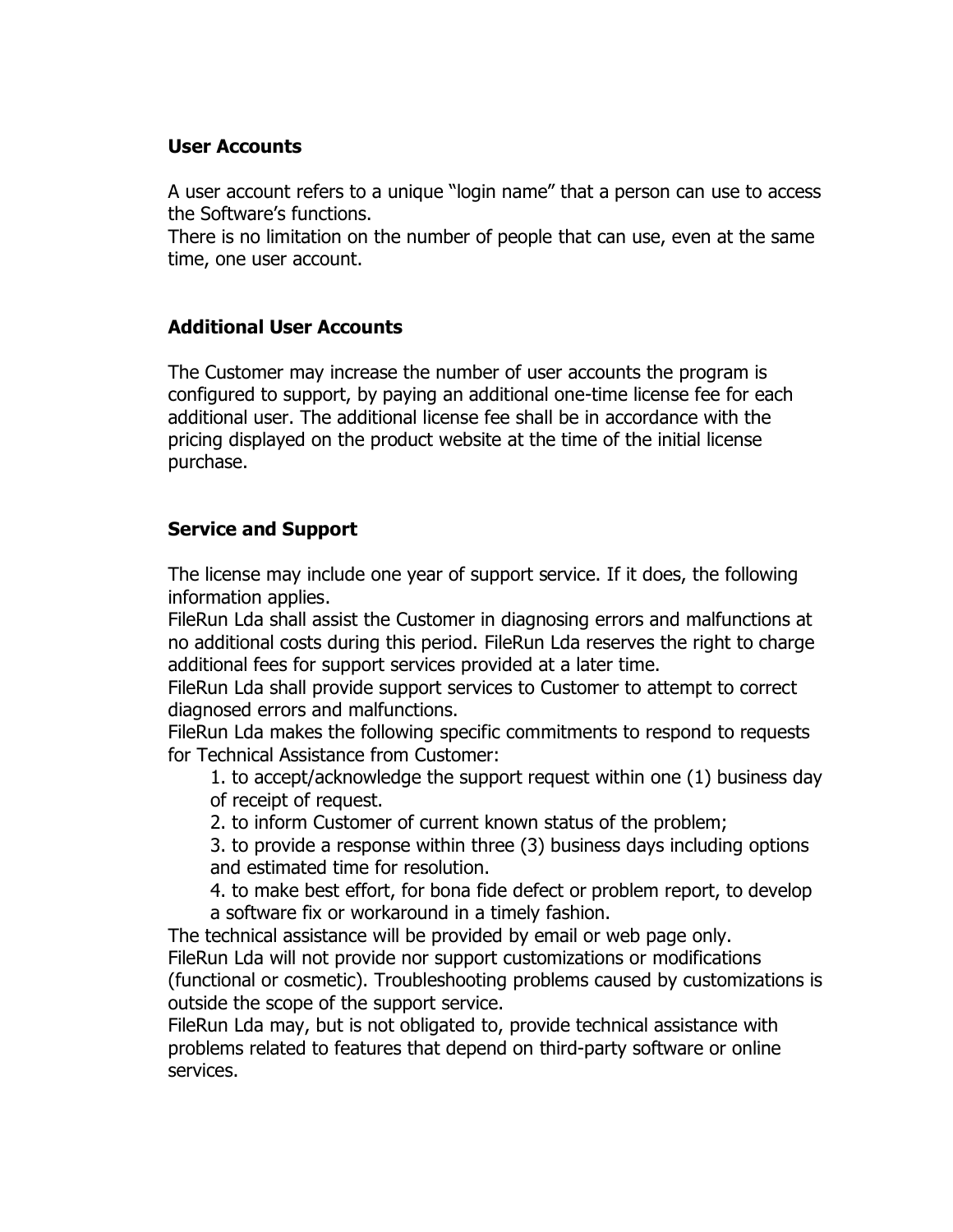FileRun Lda is not required to fix problems caused by updates of the Software that failed to install properly. Such problems will be fixed only if the updates were installed by an FileRun Lda employee.

### **Customer Responsibilities**

Customer should make commercially reasonable efforts to keep current with the latest release of Program provided by FileRun Lda. The Customer should designate the appropriate individual for contacting FileRun Lda for software support. The total number of Customer contacts should not exceed 1 (one) at any given time.

## **Refund Policy**

During the first 30 days after the initial license purchase, the Customer can request the cancellation of the license, followed by a refund on the amount paid minus any incurred transaction fees.

A refund is possible only if FileRun Lda has not provided any installation, configuration or customization services during this time.

# **Limitations of Liability**

To the fullest extent permitted by law, in no event will FileRun Lda, its affiliates, officers, employees, agents, suppliers or licensors be liable for any damages whatsoever, including - but not restricted to - lost revenue or profits or other direct, indirect, special, incidental or consequential damages, even if they have been advised of the possibility of such damages.

### **No Warranty**

The Software and this license document are provided AS IS with NO WARRANTY OF ANY KIND, INCLUDING THE WARRANTY OF DESIGN, MERCHANTABILITY AND FITNESS FOR A PARTICULAR PURPOSE.

# **Data Privacy**

The Customer retains full ownership to the data managed with the use of the Software. These Terms do not grant FileRun Lda any rights to the Customer's data or intellectual property. FileRun Lda will not share your data with others,